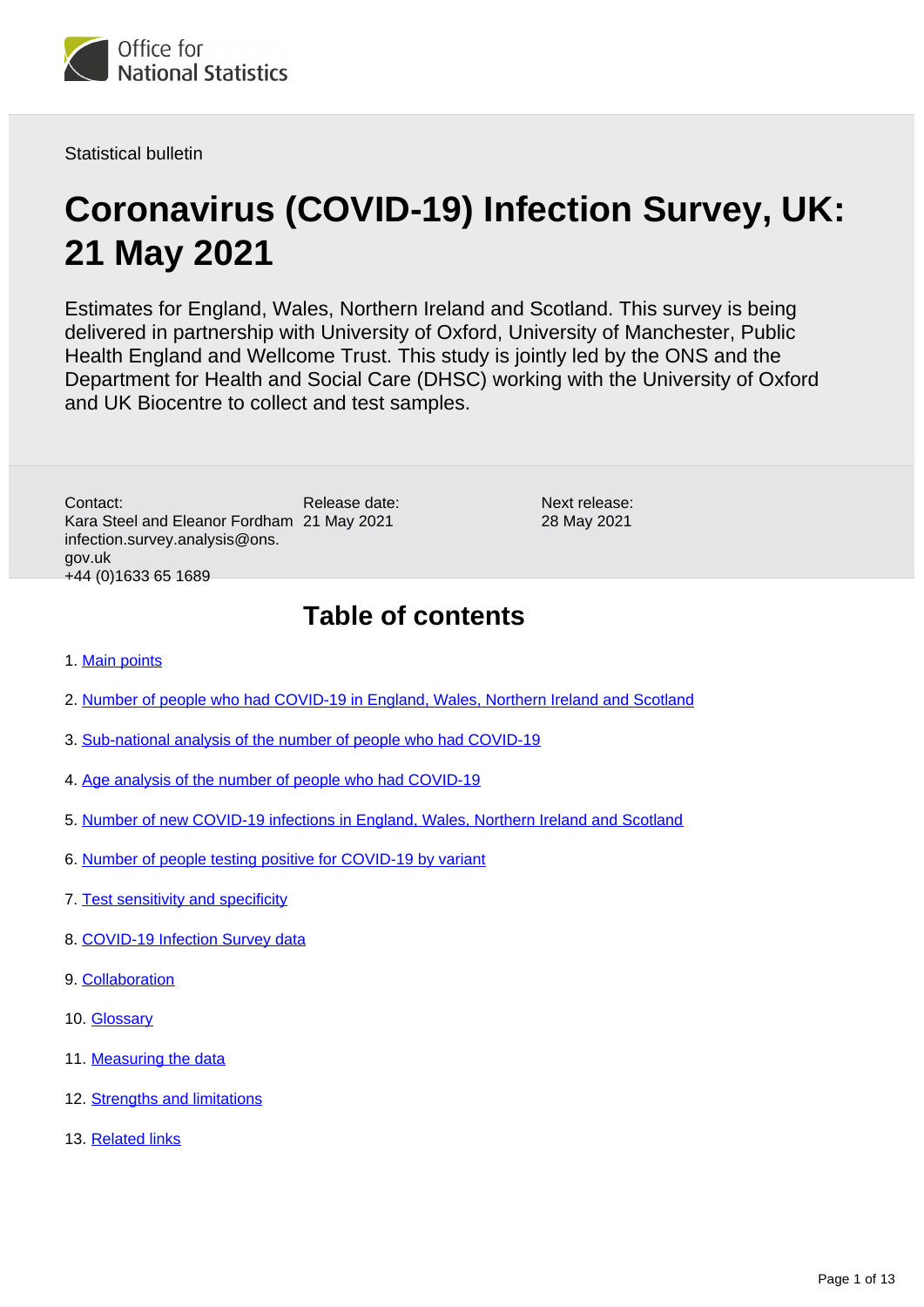## <span id="page-1-0"></span>**1 . Main points**

- In England, the percentage of people testing positive for the coronavirus (COVID-19) shows early signs of a potential increase in the week ending 15 May 2021, although rates remain low; we estimate that 49,000 people within the community population in England had COVID-19 (95% credible interval: 38,800 to 60,300), equating to around 1 in 1,110 people.
- In Wales, the percentage of people testing positive remained low in the week ending 15 May 2021; we estimate that 700 people in Wales had COVID-19 (95% credible interval: 100 to 2,000), equating to around 1 in 4,340 people.
- In Northern Ireland, the trend in the percentage of people testing positive was uncertain in the week ending 15 May 2021; we estimate that 1,200 people in Northern Ireland had COVID-19 (95% credible interval: 300 to 2,900), equating to around 1 in 1,550 people.
- In Scotland, the percentage of people testing positive has continued to decrease in the week ending 15 May 2021; we estimate that 2,700 people in Scotland had COVID-19 (95% credible interval: 1,000 to 5,200) equating to around 1 in 1,960 people.

## **About this bulletin**

In this bulletin, we refer to the number of current COVID-19 infections within the community population; community in this instance refers to private residential households and it excludes those in hospitals, care homes and/or other institutional settings. In institutional settings, rates of COVID-19 infection are likely to be different. More information about rates of COVID-19 can be found in our [latest insights](https://www.ons.gov.uk/peoplepopulationandcommunity/healthandsocialcare/conditionsanddiseases/articles/coronaviruscovid19/latestinsights).

The positivity rate is the percentage of people who have tested positive for COVID-19 at a point in time. We use current COVID-19 infections to mean testing positive for SARS-CoV-2, with or without having symptoms, on a swab taken from the nose and throat. This is different to the incidence rate, which is a measure of only the new polymerase chain reaction (PCR)-positive cases in a given time period.

All analysis was produced with our research partners at the University of Oxford.

[Early management information from the Coronavirus \(COVID-19\) Infection Survey](https://www.ons.gov.uk/news/statementsandletters/provisionofearlymanagementinformationbytheonstoinformoperationaldecisionmakingforthepublicgoodduringthecoronaviruspandemic) is made available to government decision-makers to inform their response to the coronavirus. Occasionally we may publish figures early if it is considered in the public interest. We will ensure that we pre-announce any ad-hoc or early publications as soon as possible. These will include supporting information where possible to aid user understanding. This is consistent with guidance from the Office for Statistics Regulation (OSR).

### **More information on COVID-19 and taking part in our survey**

- For more information, please visit the CIS participant quidance page.
- If you have any further questions, please email the CIS operations team: [COVID-19@ons.gov.uk](mailto:COVID-19@ons.gov.uk).
- Find the latest on [coronavirus \(COVID-19\) in the UK.](https://www.ons.gov.uk/peoplepopulationandcommunity/healthandsocialcare/conditionsanddiseases)
- [Explore the latest coronavirus data](https://www.ons.gov.uk/peoplepopulationandcommunity/healthandsocialcare/conditionsanddiseases/articles/coronaviruscovid19/latestinsights) from the ONS and other sources.
- ONS analysis, summarised in out [coronavirus roundup.](https://www.ons.gov.uk/peoplepopulationandcommunity/healthandsocialcare/conditionsanddiseases/articles/coronaviruscovid19roundup/latest)
- View all [coronavirus data](https://www.ons.gov.uk/peoplepopulationandcommunity/healthandsocialcare/conditionsanddiseases/datalist).
- Find out how we are [working safely in our studies and surveys.](https://www.ons.gov.uk/news/statementsandletters/ensuringyoursafetyduringcovid19)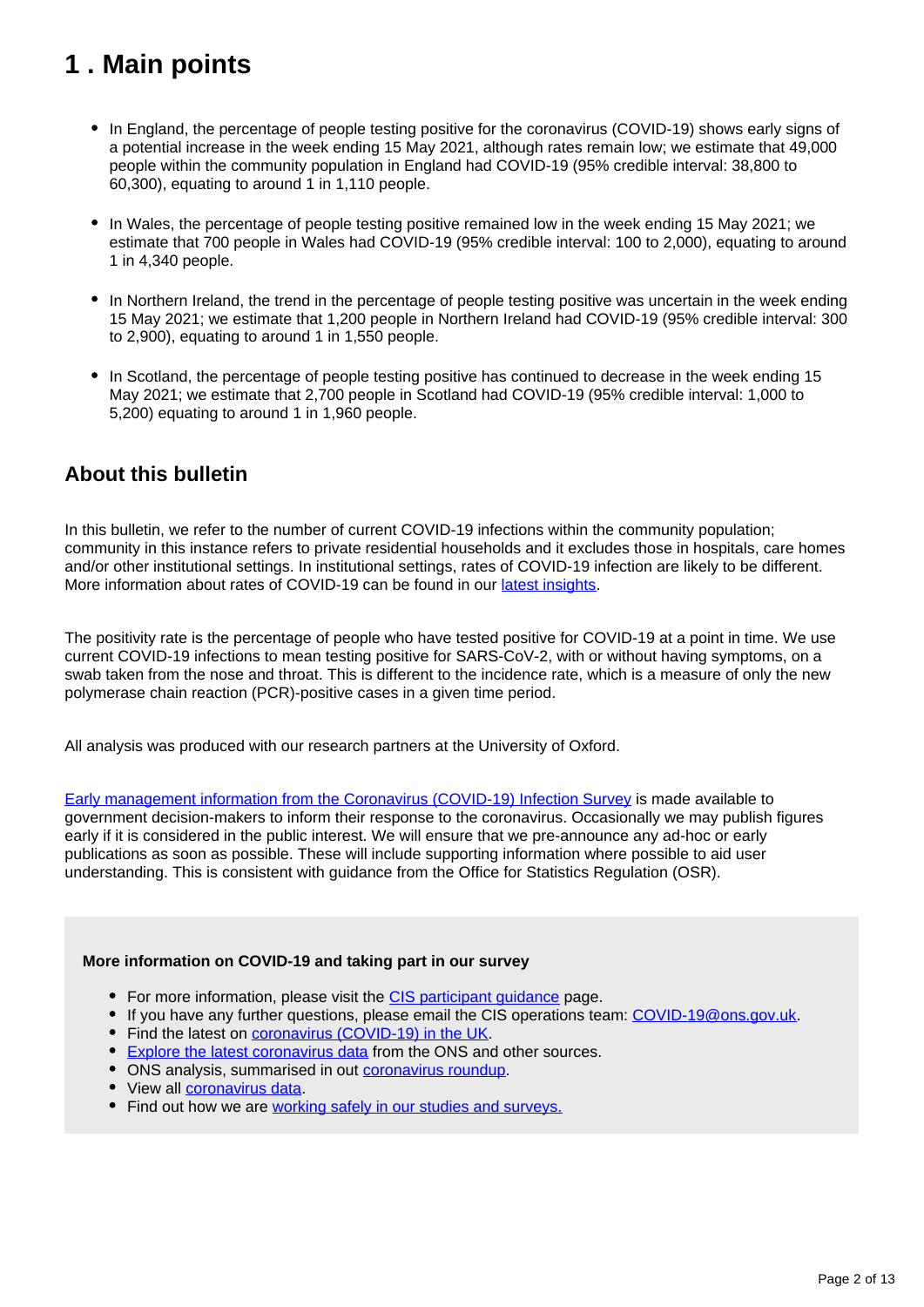## **How the data in this bulletin can be used**

The data can be used for:

- estimating the number of current positive cases in the community, including cases where people do not report having any symptoms
- identifying differences in numbers of positive cases between different regions
- estimating the number of new cases and change over time in positive cases

The data cannot be used for:

- measuring the number of cases and infections in care homes, hospitals and/or other institutional settings
- providing information about recovery time of those infected

## <span id="page-2-0"></span>**2 . Number of people who had COVID-19 in England, Wales, Northern Ireland and Scotland**

The number of people testing positive in England shows early signs of a potential increase in the week ending 15 May 2021, although rates remain low compared with earlier months in the year. In the same week, the number of people testing positive continued to decrease in Scotland and remained low in Wales. Because positivity rates are currently very low in Wales, it is difficult to identify trends as they are affected more easily by small changes in the number of people testing positive from week to week. The trend in the number of people testing positive in Northern Ireland was uncertain in the week ending 15 May 2021.

These estimates are based on statistical modelling of the trend in rates of positive nose and throat swab results. The ratios presented are rounded to the nearest 10. Because of lower positivity rates, caution should be taken in over-interpreting any small movements in the latest trends.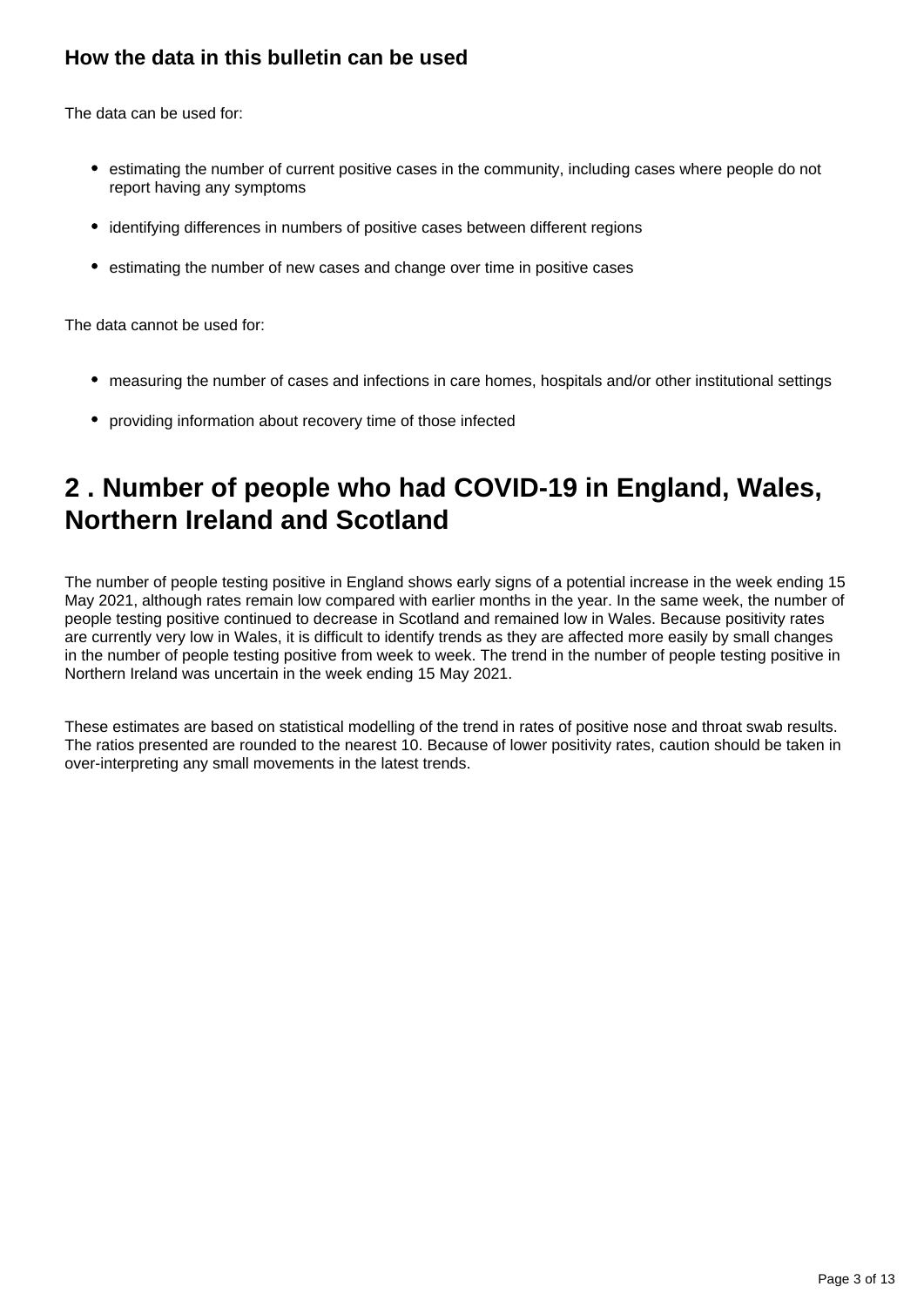Table 1: Official reported estimates of the percentage of the population testing positive for COVID-19, UK countries

Estimated percentage of the population testing positive for the coronavirus (COVID-19) on nose and throat swabs, week ending 15 May 2021, UK

| <b>Country</b>                   | <b>Estimated</b><br>average %<br>of the<br>population<br>that had<br>COVID-19 | 95%<br><b>Credible</b><br><b>Interval</b> |                    | <b>Estimated</b><br>average<br>number<br>of people<br>testing<br>positive<br>for<br>COVID-19 | 95%<br><b>Credible</b><br><b>Interval</b> |                    | <b>Estimated</b><br>average<br>ratio of<br>the<br>population Interval<br>that had<br>COVID-19 | 95%<br><b>Credible</b> |               |
|----------------------------------|-------------------------------------------------------------------------------|-------------------------------------------|--------------------|----------------------------------------------------------------------------------------------|-------------------------------------------|--------------------|-----------------------------------------------------------------------------------------------|------------------------|---------------|
|                                  |                                                                               |                                           | <b>Lower Upper</b> |                                                                                              |                                           | <b>Lower Upper</b> |                                                                                               | <b>Lower Upper</b>     |               |
| <b>England</b>                   | $0.09\%$                                                                      |                                           |                    | 0.07% 0.11% 49,000                                                                           |                                           | 38,800 60,300 1 in | 1,110                                                                                         | 1 in<br>1,410          | 1 in<br>900   |
| <b>Wales</b>                     | 0.02%                                                                         |                                           | 0.00% 0.07% 700    |                                                                                              | 100                                       | 2.000              | 1 in<br>4,430                                                                                 | 1 in<br>26,110 1,530   | 1 in          |
| Northern 0.06%<br><b>Ireland</b> |                                                                               |                                           | 0.01% 0.16% 1,200  |                                                                                              | 300                                       | 2,900              | 1 in<br>1,550                                                                                 | 1 in.<br>6,810         | 1 in<br>630   |
| <b>Scotland</b>                  | 0.05%                                                                         |                                           | 0.02% 0.10% 2,700  |                                                                                              | 1,000                                     | 5,200              | 1 in<br>1,960                                                                                 | 1 in<br>5,160          | 1 in<br>1,010 |

Source: Office for National Statistics – Coronavirus (COVID-19) Infection Survey

#### **Notes**

- 1. All estimates are subject to uncertainty given that a sample is only part of the wider population. The model used to provide these estimates is a Bayesian model: these provide 95% credible intervals. A credible interval gives an indication of the uncertainty of an estimate from data analysis. 95% credible intervals are calculated so that there is a 95% probability of the true value lying in the interval.
- 2. Official reported estimates are plotted at a reference point believed to be most representative of the given week.
- 3. These ratios do not represent a person's risk of becoming infected because risk of infection depends on a number of factors such as contact with others or whether a person has been vaccinated.

Because of the relatively small number of tests and a low number of positives in Wales, Northern Ireland and Scotland in our sample, credible intervals are wide and therefore results should be interpreted with caution. These wide credible intervals mean that differences between the central estimates within and between nations may appear smaller or more exaggerated than they really are.

### **Figure 1: The trend in the percentage of people testing positive varied across the four UK countries in the week ending 15 May 2021, although rates remain low**

**Estimated percentage of the population testing positive for the coronavirus (COVID-19) on nose and throat swabs from 3 May 2020**

**Notes:**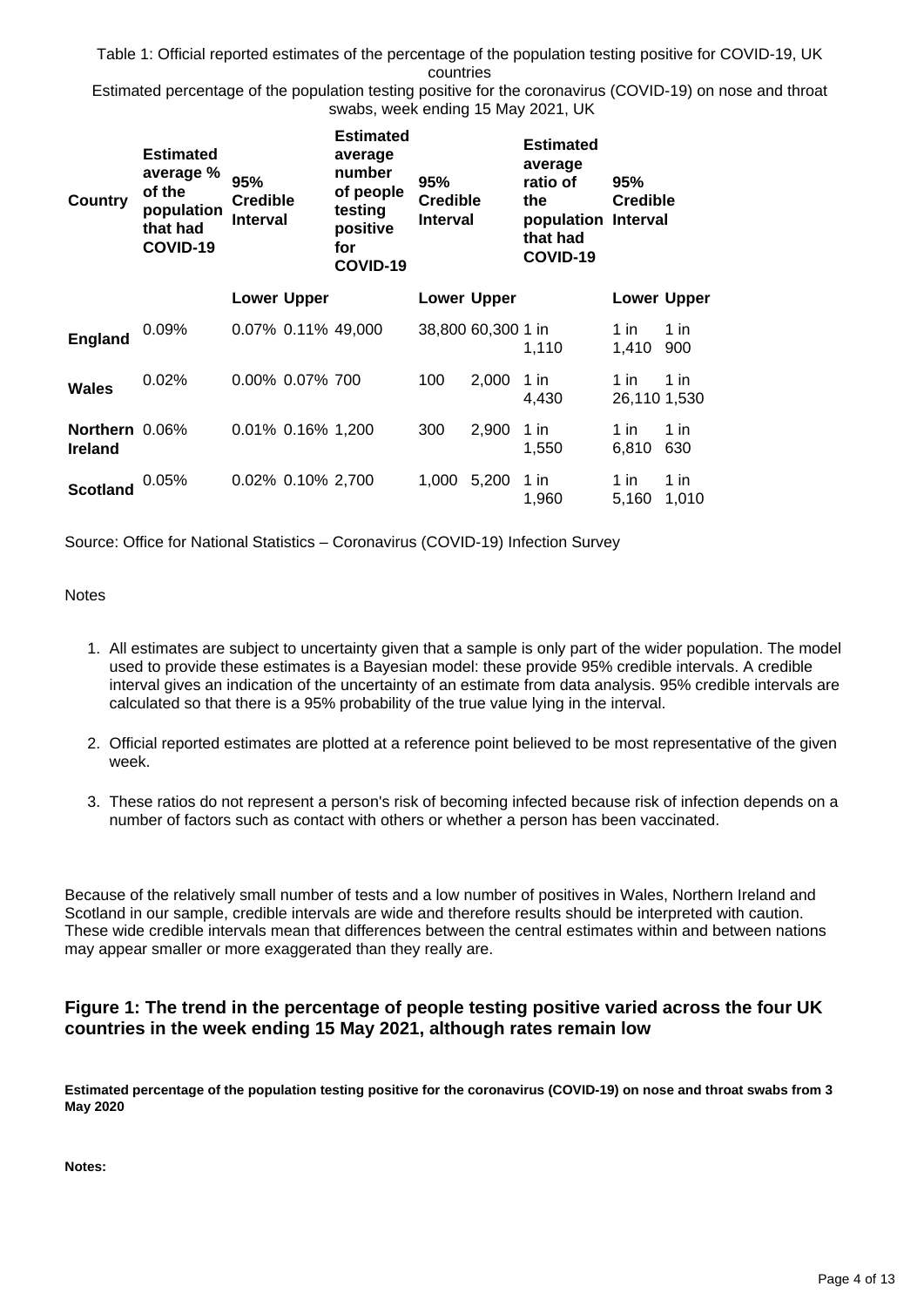- 1. All estimates are subject to uncertainty, given that a sample is only part of the wider population. The model used to provide these estimates is a Bayesian model: these provide 95% credible intervals. A credible interval gives an indication of the uncertainty of an estimate from data analysis. 95% credible intervals are calculated so that there is a 95% probability of the true value lying in the interval.
- 2. Official reported estimates are plotted at a reference point believed to be most representative of the given week.
- 3. The official estimate presents the best estimate at that point in time. Modelled estimates are used to calculate the official reported estimate. The model smooths the series to understand the trend and is revised each week to incorporate new test results, providing the best indication of trend over time.
- 4. Survey fieldwork for the pilot study began in England on 26 April 2020. In Wales, fieldwork began on 29 June 2020, in Northern Ireland fieldwork began on 26 July 2020 and in Scotland fieldwork began on 21 September 2020.
- 5. Positivity rates are currently very low in Wales which means that it is difficult to identify trends because they are affected more easily by small changes in the number of people testing positive from week to week.

#### **Download the data**

#### [.xlsx](https://www.ons.gov.uk/visualisations/dvc1383/officialestimates/datadownload.xlsx)

### **About our estimates**

Our headline estimates of the percentage of people testing positive in England, Wales, Northern Ireland and Scotland are the latest official estimates. We include different measures to support our estimation and this section outlines the appropriate uses of all the approaches.

Official estimates should be used to understand the positivity rate for a single point in time. This is based on the modelled estimate for the latest week and is our best and most stable estimate, used in all previous outputs. The modelled estimate is more suited to understand the recent trend. This is because the model is regularly updated to include new test results and smooths the trend over time. These modelled estimates can be found in the [accompanying datasets.](https://www.ons.gov.uk/peoplepopulationandcommunity/healthandsocialcare/conditionsanddiseases/bulletins/coronaviruscovid19infectionsurveypilot/21may2021/relateddata)

The estimates for non-overlapping 14-day periods (which underpin our modelled official estimates) and the unweighted sample counts are included in the [accompanying datasets](https://www.ons.gov.uk/peoplepopulationandcommunity/healthandsocialcare/conditionsanddiseases/bulletins/coronaviruscovid19infectionsurveypilot/21may2021/relateddata). These estimates are produced using a different method of weighting to the model and are available for people who wish to compare infection levels over time in this way. Information about how the modelled and 14-day non-overlapping estimates are calculated can be found in our [methods article](https://www.ons.gov.uk/peoplepopulationandcommunity/healthandsocialcare/conditionsanddiseases/methodologies/covid19infectionsurveypilotmethodsandfurtherinformation).

All estimates presented in this bulletin are provisional results. As swabs are not necessarily analysed in date order by the laboratory, we have not yet received test results for all swabs taken on the dates included in this analysis. Estimates may therefore be revised as more test results are included.

## <span id="page-4-0"></span>**3 . Sub-national analysis of the number of people who had COVID-19**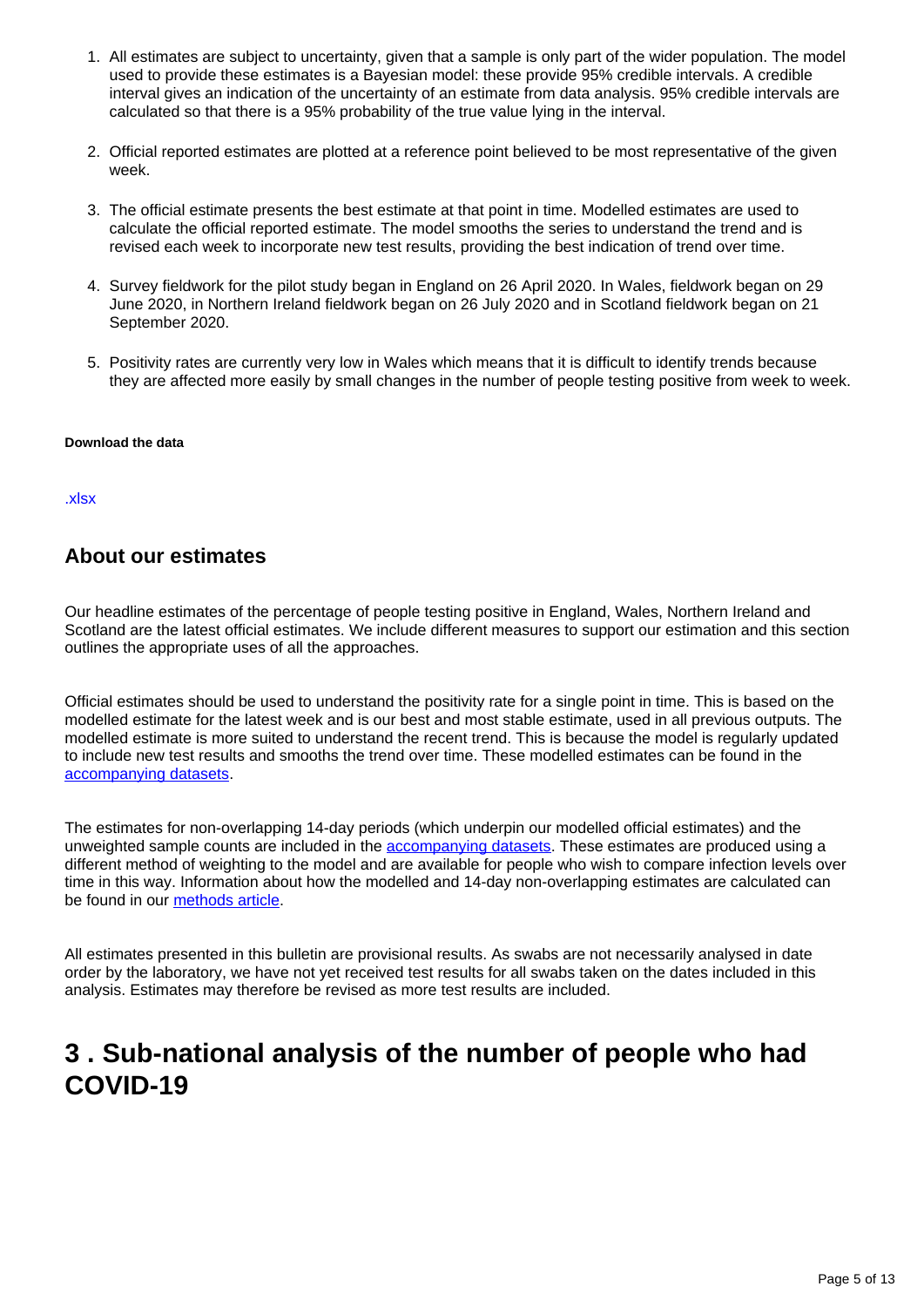## **Regional analysis for England**

The overall national picture for England is a result of the trends across regions. During the week ending 15 May 2021, the highest percentage of people testing positive was observed in Yorkshire and The Humber, although rates were low in all regions and credible intervals are wide.

In the data used to produce these estimates, the number of people sampled in each region who tested positive for the coronavirus (COVID-19) was low relative to England overall. This means there is a higher degree of uncertainty in the regional estimates for this period, as indicated by larger credible intervals.

In the week ending 15 May 2021, there were early signs of an increase in the percentage of people testing positive in the North East, Yorkshire and The Humber and the South East. The trend was uncertain for all other regions in the same week. In many regions positivity rates are very low so trends will be difficult to identify since they are affected by small changes in the number of people testing positive from week to week.

### **Figure 2: There were early signs of an increase in the percentage of people testing positive in the North East, Yorkshire and The Humber and the South East in the week ending 15 May 2021**

**Estimated percentage of the population testing positive for the coronavirus (COVID-19) on nose and throat swabs, daily, by region since 4 April 2021, England**

#### **Notes:**

- 1. All results are provisional and subject to revision.
- 2. These statistics refer to infections reported in the community, by which we mean private households. These figures exclude infections reported in hospitals, care homes and/or other institutional settings.
- 3. The percentage of people testing positive by region was calculated using a similar modelling approach to the national daily estimates in [Section 2: Number of people in England, Wales, Northern Ireland and](https://www.ons.gov.uk/peoplepopulationandcommunity/healthandsocialcare/conditionsanddiseases/bulletins/coronaviruscovid19infectionsurveypilot/21may2021#number-of-people-who-had-covid-19-in-england-wales-northern-ireland-and-scotland)  [Scotland who had COVID-19](https://www.ons.gov.uk/peoplepopulationandcommunity/healthandsocialcare/conditionsanddiseases/bulletins/coronaviruscovid19infectionsurveypilot/21may2021#number-of-people-who-had-covid-19-in-england-wales-northern-ireland-and-scotland).
- 4. The analysis is conducted over a six-week period, which means specific positive cases move into and then out of the sample. This causes variability between estimates over time, which is expected given the lower number of positive tests within each region, compared with England as a whole.
- 5. The percentages shown here have been rounded to 1 decimal place and 0.0% does not mean that there have been no positive cases in these regions.

#### **Download the data**

[.xlsx](https://www.ons.gov.uk/visualisations/dvc1383/region/datadownload.xlsx)

## **Sub-regional analysis for the UK**

When positivity rates are low, it is not possible to estimate rates in smaller geographic areas because the numbers within these areas are too small for any estimate to be robust. Because of this low positivity, we are not currently providing sub-regional positivity estimates for the four countries.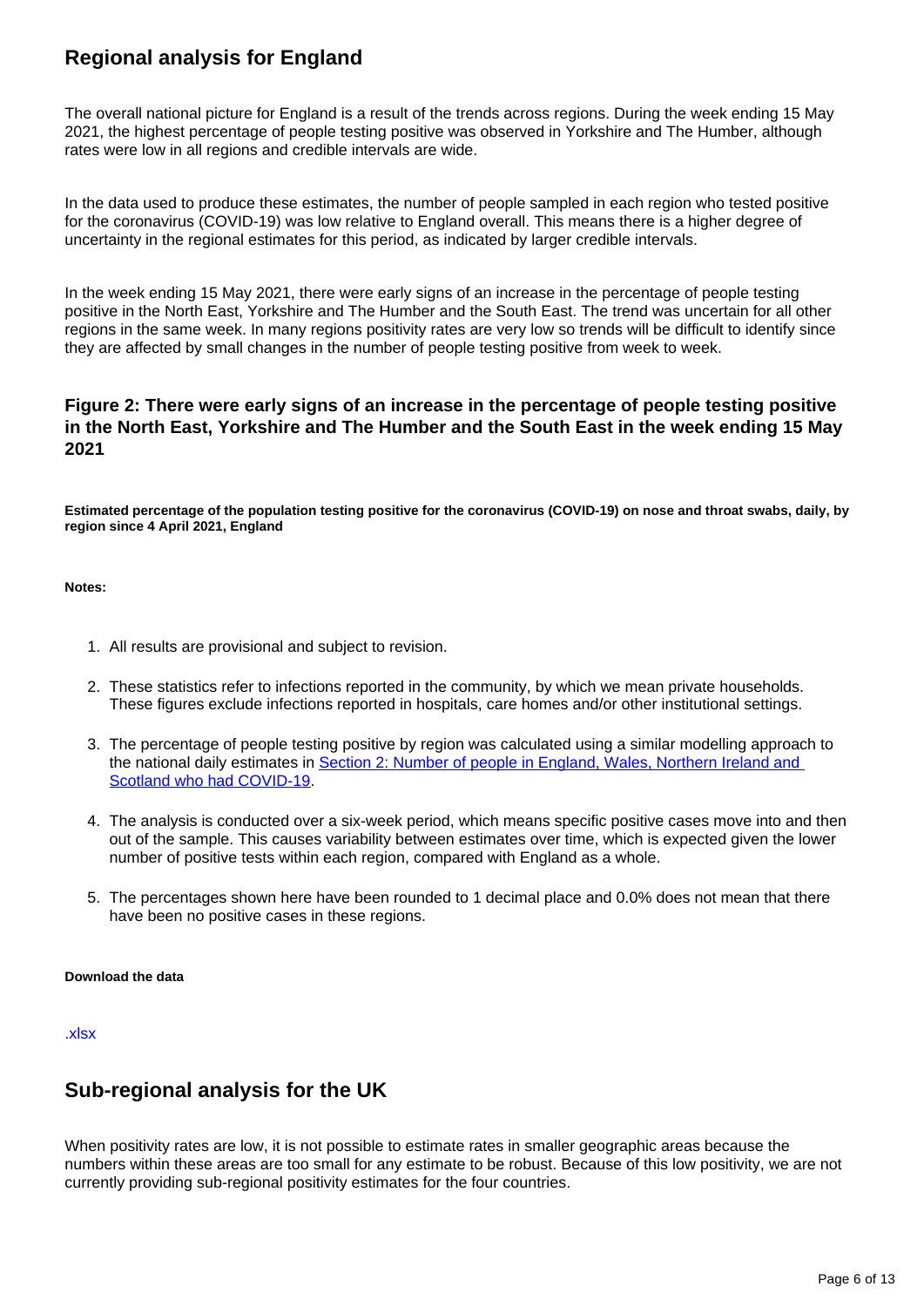## <span id="page-6-0"></span>**4 . Age analysis of the number of people who had COVID-19**

## **Age analysis by category for England**

Our age categories separate children and young people by school age:

- "age two years to school Year 6" includes those children in primary school and below
- "school Year 7 to school Year 11" includes those children in secondary school
- "school Year 12 to age 24 years" includes those young adults who may be in further or higher education

This means that 11- to 12-year-olds and 16- to 17-year olds have been split between different age categories depending on whether their birthday is before or after 1 September.

Estimates are based on smaller sample sizes within each age group relative to England overall. There is a higher degree of uncertainty as indicated by larger credible intervals. These can be found in the [accompanying dataset.](https://www.ons.gov.uk/peoplepopulationandcommunity/healthandsocialcare/conditionsanddiseases/datasets/coronaviruscovid19infectionsurveydata)

In the week ending 15 May 2021, there were early signs of an increase in the percentage of people testing positive among those aged 2 years to school Year 6, aged 35 to 49 years, and aged 70 years and over, although rates remain low. In the same week, the percentage of people testing positive has decreased for those aged 50 to 69 years. The trend was uncertain for those in school Year 7 to age 24 years, and those aged 25 to 34 years. Because of lower positivity rates, caution should be taken in over-interpreting small movements in the latest trends.

### **Figure 3: There were early signs of an increase in the percentage of people testing positive among those aged 2 years to school Year 6, aged 35 to 49 years, and aged 70 years and over, although rates remain low across age groups in England in the week ending 15 May 2021**

**Estimated percentage of the population testing positive for the coronavirus (COVID-19) on nose and throat swabs, daily, by age group since 4 April 2021, England**

**Notes:**

- 1. All results are provisional and subject to revision.
- 2. These statistics refer to infections reported in the community, by which we mean private households. These figures exclude infections reported in hospitals, care homes and/or other institutional settings.
- 3. The percentages shown here have been rounded to 1 decimal place and 0.0% does not mean that there have been no positive cases in these age bands.

#### **Download the data**

[.xlsx](https://www.ons.gov.uk/visualisations/dvc1383/age/datadownload.xlsx)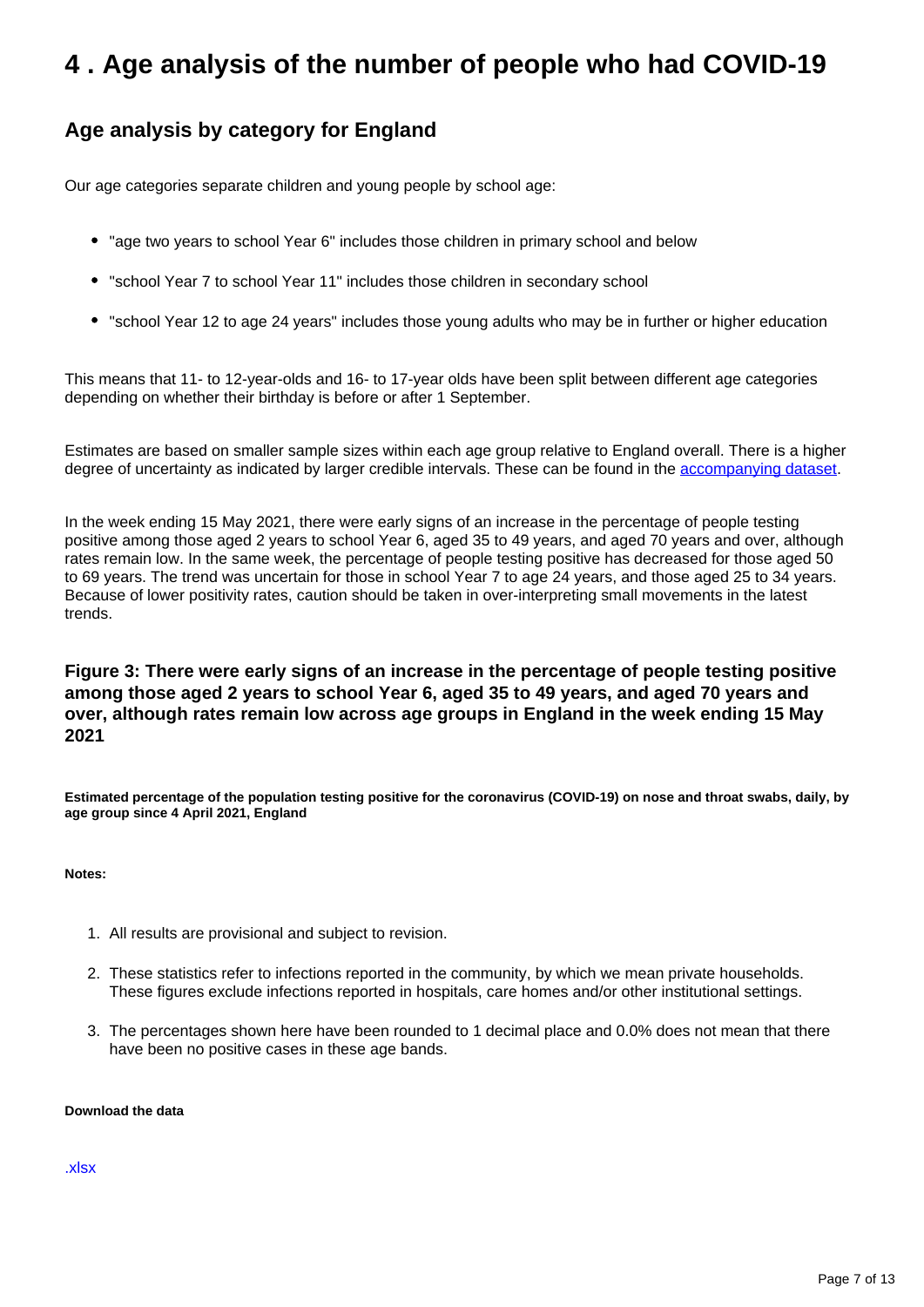We are unable to produce the same grouped analysis as presented in Figure 3 for the devolved administrations because of smaller sample sizes within each age group.

Estimates for non-overlapping 14-day periods (which underpin our modelled estimates) by age group are available in our [dataset](https://www.ons.gov.uk/peoplepopulationandcommunity/healthandsocialcare/conditionsanddiseases/datasets/coronaviruscovid19infectionsurveydata) and are provided as an alternative measure over time for context.

## **Age analysis by single year of age over time by country**

When positivity rates are low, it is not possible to produce age over time analysis by single year of age for all four UK countries because the numbers of people testing positive are too small for any estimate to be robust. As a result, we have not produced these data this week.

## <span id="page-7-0"></span>**5 . Number of new COVID-19 infections in England, Wales, Northern Ireland and Scotland**

The incidence rate is a measure of new polymerase chain reaction (PCR)-positive cases in a given time period.

Because of lower positivity rates, we are carrying out some additional checks on our estimates of incidence (last [published 7 May 2021](https://www.ons.gov.uk/peoplepopulationandcommunity/healthandsocialcare/conditionsanddiseases/bulletins/coronaviruscovid19infectionsurveypilot/7may2021)). Therefore, we will not be updating our incidence estimates in this publication. For more information on how we calculate estimates of incidence please see COVID-19 Infection Survey: methods and [further information.](https://www.ons.gov.uk/peoplepopulationandcommunity/healthandsocialcare/conditionsanddiseases/methodologies/covid19infectionsurveypilotmethodsandfurtherinformation)

## <span id="page-7-1"></span>**6 . Number of people testing positive for COVID-19 by variant**

A new variant of the coronavirus (COVID-19) was identified in the UK in mid-November 2020. The variant B.1.1.7 (known as the "UK variant") of COVID-19 has changes in one of the three genes that COVID-19 swab tests detect, known as the S-gene. This means in cases compatible with this variant, the S-gene is not detected by the current test. Therefore B.1.1.7 has the pattern ORF1ab+N (S gene negative) in our main variant analysis. Other variants – including both B.1.617.2 (first identified in India) and B.1.351 (first identified in South Africa) – are positive on all three genes, with the pattern ORF1ab+S+N. If there is an increase in the prevalence of any of these strains, this will show up in our analysis as an increase in our category "not compatible with the UK variant". Our main variant analysis can therefore differentiate between these two groups of variants (ORF1ab+N positive or ORF1ab+S+N positive), but cannot differentiate between variants that have the same gene pattern for the three genes that COVID-19 swab tests detect. More information on individual variants and where they were first detected is available on the [government variant web page.](https://www.gov.uk/government/publications/covid-19-variants-genomically-confirmed-case-numbers/variants-distribution-of-cases-data)

Other variants, including B.1.525 (first identified in Nigeria), also have the same pattern of gene positivity as B. 1.1.7 (the UK variant). At present these are [rare in the UK](https://www.gov.uk/government/publications/covid-19-variants-genomically-confirmed-case-numbers/variants-distribution-of-cases-data) so we continue to describe this group as compatible with the UK variant, but we will continue to keep this under review. You can [read more about the UK variant](https://blog.ons.gov.uk/2021/01/29/understanding-the-uk-variant-how-the-ons-is-monitoring-the-new-strain-of-covid-19/) in our blog. The percentage of people testing positive by different variants are provided in the accompanying [technical](https://www.ons.gov.uk/peoplepopulationandcommunity/healthandsocialcare/conditionsanddiseases/datasets/covid19infectionsurveytechnicaldata)  [dataset.](https://www.ons.gov.uk/peoplepopulationandcommunity/healthandsocialcare/conditionsanddiseases/datasets/covid19infectionsurveytechnicaldata)

In the week ending 15 May 2021 the percentage of people testing positive that are compatible with B.1.1.7 (the UK variant) increased in England; decreased in Wales and Scotland; and, the trend for Northern Ireland was uncertain. The trend in the percentage of people testing positive that are not compatible with the UK variant was uncertain in the week ending 15 May 2021, and remains low, across all four UK countries.

Each test goes through a number of cycles before a positive result is detectable. If there is a high quantity of the virus present, a positive result will be identified after a low number of cycles. However, if there is only a small amount of the virus present, then it will take more cycles to detect it.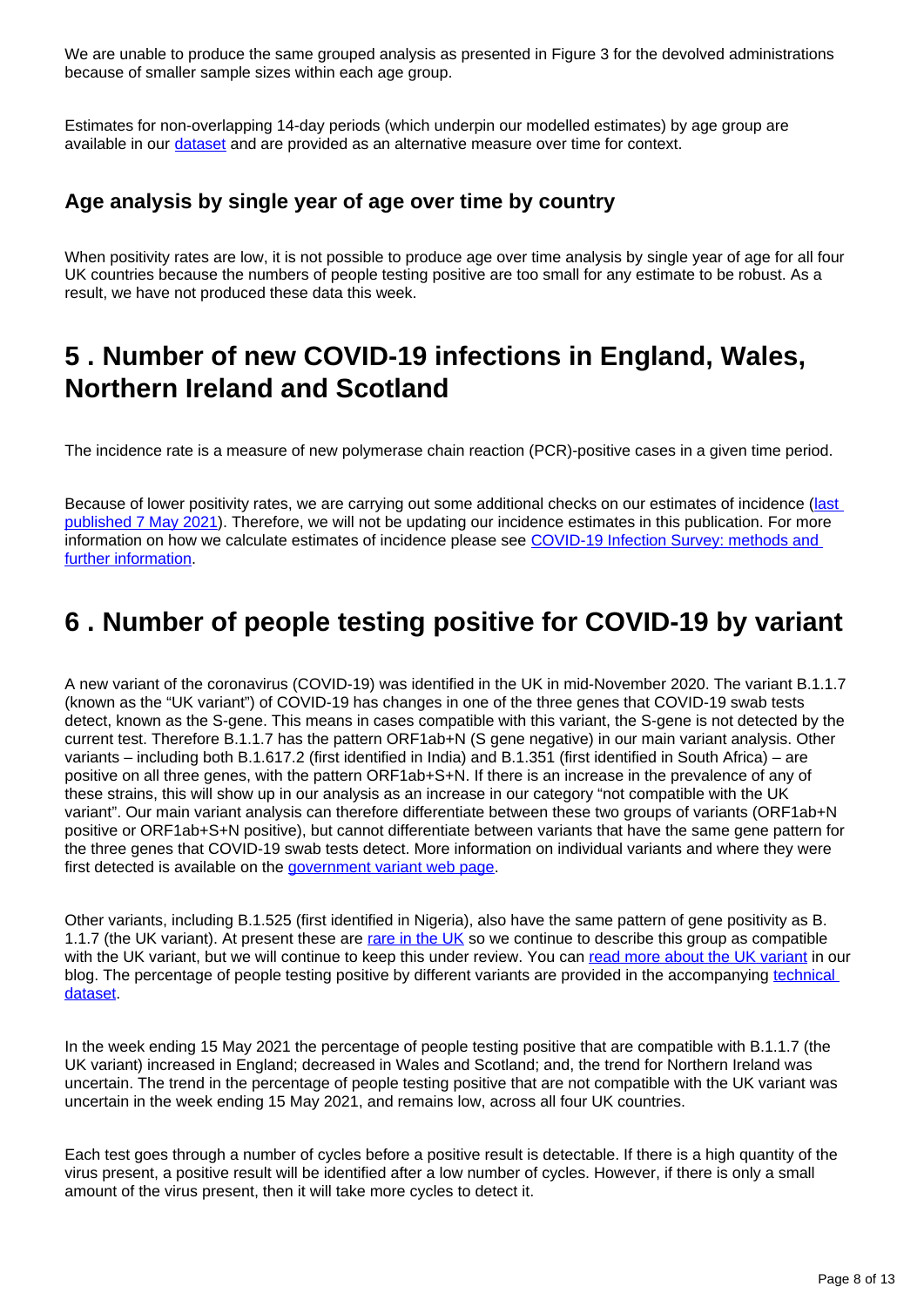The number of cycles is measured as a "cycle threshold", known as a [Ct value](https://blog.ons.gov.uk/2021/04/09/accuracy-and-confidence-why-we-trust-the-data-from-the-covid-19-infection-survey/). These values are used as a proxy for the quantity of the virus, also known as the viral load. The higher the viral load, the lower the Ct value. These values are helpful for monitoring the strength of the virus and for identifying patterns that could suggest changes in the way the virus is transmitting. The Ct values of COVID-19 positive tests are provided in the [technical dataset](https://www.ons.gov.uk/peoplepopulationandcommunity/healthandsocialcare/conditionsanddiseases/datasets/covid19infectionsurveytechnicaldata) that accompanies this bulletin.

We try to read all letters of the virus's genetic material for every positive nose and throat swab with sufficient virus to do so (Ct less than 30) - this is called whole genome sequencing. Positive samples are hand-picked at the testing centre and shipped to a sequencing lab, after which they are sequenced and the genetic data processed. Sequencing is not successful on all these samples, or only part of the genome is sequenced. This is especially so for the higher Ct values, which are common in Office for National Statistics (ONS) data as we often catch people early or late in infection when viral loads tend to be lower (and hence Ct values are higher). Where we successfully sequence over half of the genome, we use the sequence data to work out which virus is which type of variant. This method can tell us which variant might be responsible for any potential increase in either cases "not compatible with the UK variant" or "compatible with the UK variant". However, because we cannot get a sequence from every positive result, there is more uncertainty in these estimates.

These data are provided in the [accompanying technical dataset](https://www.ons.gov.uk/peoplepopulationandcommunity/healthandsocialcare/conditionsanddiseases/datasets/covid19infectionsurveytechnicaldata) using the international standard labels.

Genome sequencing takes longer to produce results, so the genome sequencing results relate to an earlier time period than our most recent positivity data. In the four weeks up to 9 May 2021, we have had four ORF1ab+S+N cases sequenced, of which two were confirmed cases of B.1.617.2 (first detected in India).

We also provide information on viruses where we have found a particular genetic change (mutation) called E484K. This mutation is always seen in the South African variant (B.1.351). Laboratory data suggest that this mutation might make it easier for a virus to infect someone again, or to infect someone who has been vaccinated, but the importance of this mutation in terms of its effect in transmitting the virus is still uncertain.

This analysis was produced by research partners at the University of Oxford. Of particular note are Dr Katrina Lythgoe, Dr David Bonsall, Dr Tanya Golubchik, and Dr Helen Fryer.

## <span id="page-8-0"></span>**7 . Test sensitivity and specificity**

The estimates provided in Sections 2 to 6 are for the percentage of the private-residential population testing positive for the coronavirus (COVID-19), otherwise known as the positivity rate. We do not report the prevalence rate. To calculate the prevalence rate, we would need an accurate understanding of the swab test's sensitivity (true-positive rate) and specificity (true-negative rate).

While we do not know the true sensitivity and specificity of the test, our data and related studies provide an indication of what these are likely to be. In particular, the data suggest that the false-positive rate is very low under 0.005%. We do not know the sensitivity of the swab test. However, other studies suggest that sensitivity (the rate of true-positive test results) may be somewhere between 85% and 98%.

You can find more information on sensitivity and specificity in our [methods article](https://www.ons.gov.uk/peoplepopulationandcommunity/healthandsocialcare/conditionsanddiseases/methodologies/covid19infectionsurveypilotmethodsandfurtherinformation#test-sensitivity-and-specificity) and our recent [blog](https://blog.ons.gov.uk/2021/04/09/accuracy-and-confidence-why-we-trust-the-data-from-the-covid-19-infection-survey/). You can find more information on the data suggesting that our test's false-positive rate is very low in a paper written by [academic partners](https://www.medrxiv.org/content/10.1101/2020.10.25.20219048v2) at the University of Oxford.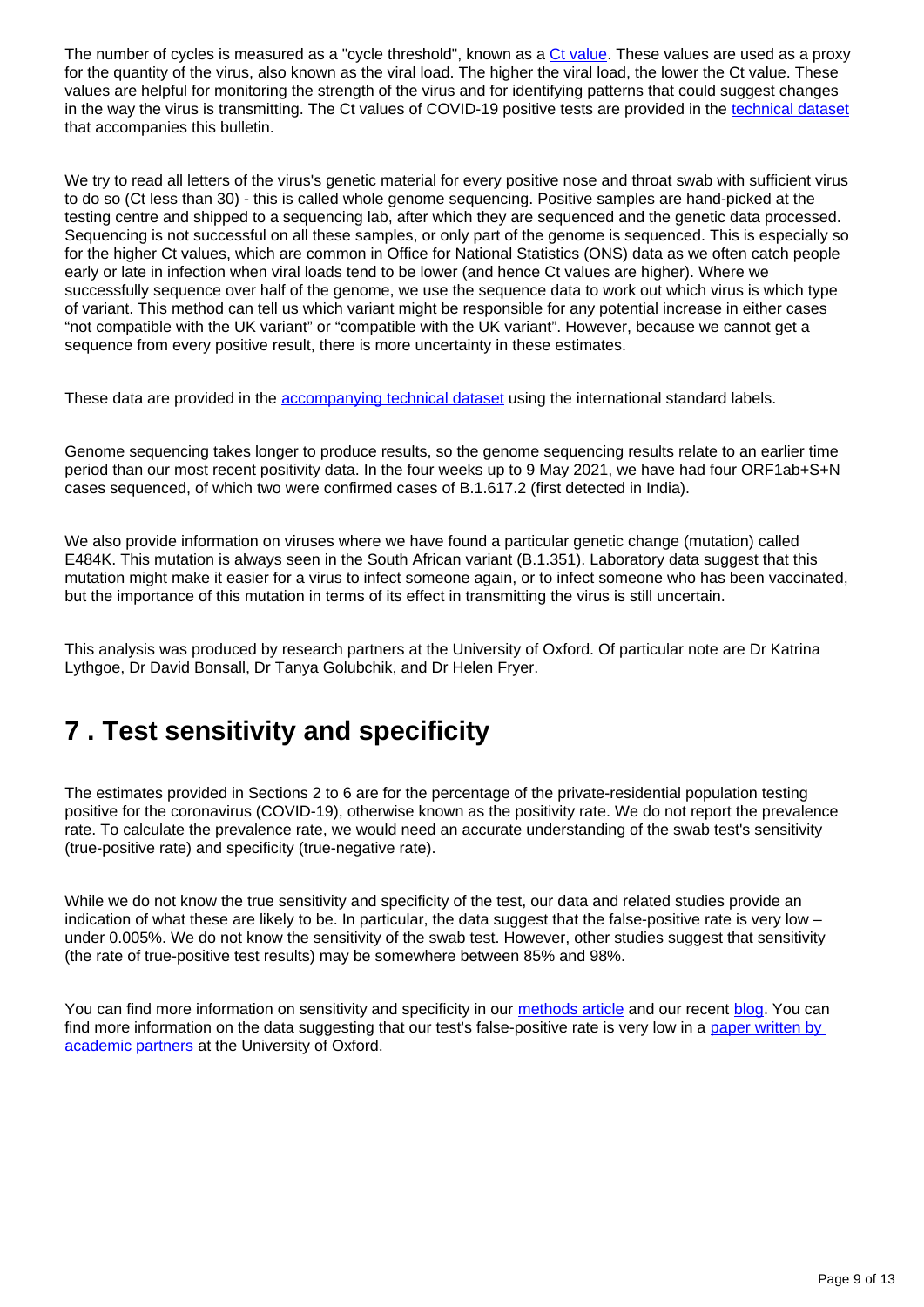## <span id="page-9-0"></span>**8 . COVID-19 Infection Survey data**

[Coronavirus \(COVID-19\) Infection Survey: England](https://www.ons.gov.uk/peoplepopulationandcommunity/healthandsocialcare/conditionsanddiseases/datasets/coronaviruscovid19infectionsurveydata) Dataset | Released 21 May 2021 Findings from the Coronavirus (COVID-19) Infection Survey for England.

[Coronavirus \(COVID-19\) Infection Survey: Northern Ireland](https://www.ons.gov.uk/peoplepopulationandcommunity/healthandsocialcare/conditionsanddiseases/datasets/covid19infectionsurveynorthernireland) Dataset | Released 21 May 2021 Findings from the Coronavirus (COVID-19) Infection Survey for Northern Ireland.

[Coronavirus \(COVID-19\) Infection Survey: Scotland](https://www.ons.gov.uk/peoplepopulationandcommunity/healthandsocialcare/conditionsanddiseases/datasets/covid19infectionsurveyscotland) Dataset | Released 21 May 2021 Findings from the Coronavirus (COVID-19) Infection Survey for Scotland.

[Coronavirus \(COVID-19\) Infection Survey: Wales](https://www.ons.gov.uk/peoplepopulationandcommunity/healthandsocialcare/conditionsanddiseases/datasets/covid19infectionsurveywales) Dataset | Released 21 May 2021 Findings from the Coronavirus (COVID-19) Infection Survey for Wales.

[Coronavirus \(COVID-19\) Infection Survey: technical data](https://www.ons.gov.uk/peoplepopulationandcommunity/healthandsocialcare/conditionsanddiseases/datasets/covid19infectionsurveytechnicaldata)

Dataset | Released 21 May 2021 Technical and methodological data from the Coronavirus (COVID-19) Infection Survey, England, Wales, Northern Ireland and Scotland.

## <span id="page-9-1"></span>**9 . Collaboration**

The Coronavirus (COVID-19) Infection Survey analysis was produced by the Office for National Statistics (ONS) in collaboration with our research partners at the University of Oxford, the University of Manchester, Public Health England (PHE) and Wellcome Trust. Of particular note are:

- Sarah Walker University of Oxford, Nuffield Department for Medicine: Professor of Medical Statistics and Epidemiology and Study Chief Investigator
- Koen Pouwels University of Oxford, Health Economics Research Centre, Nuffield Department of Population Health: Senior Researcher in Biostatistics and Health Economics
- Thomas House University of Manchester, Department of Mathematics: Reader in Mathematical Statistics

## <span id="page-9-2"></span>**10 . Glossary**

## **Community**

In this bulletin, we refer to the number of coronavirus (COVID-19) infections within the community. Community in this instance refers to private households, and it excludes those in hospitals, care homes and/or other institutional settings.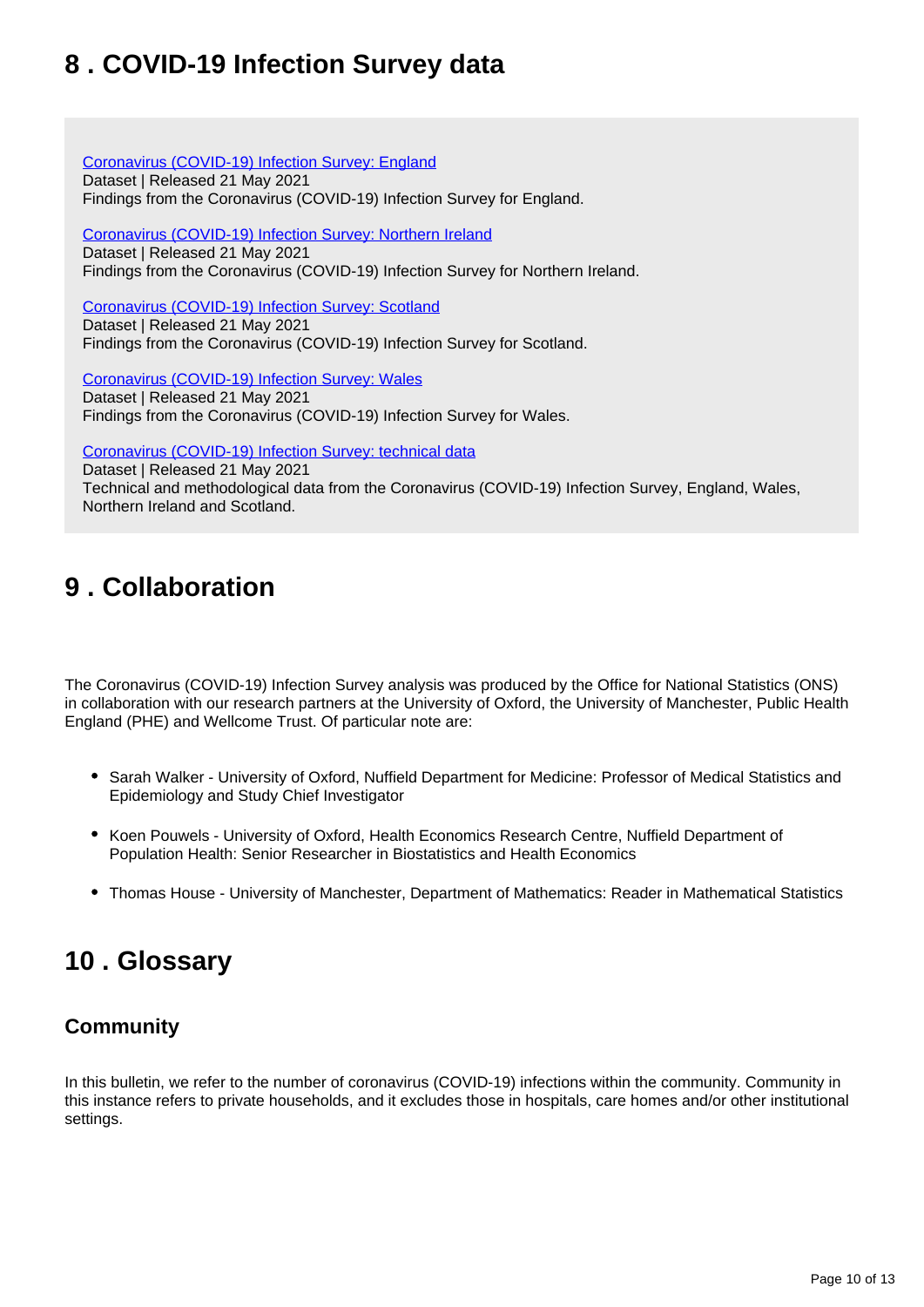## **Confidence interval**

A confidence interval gives an indication of the degree of uncertainty of an estimate, showing the precision of a sample estimate. The 95% confidence intervals are calculated so that if we repeated the study many times, 95% of the time the true unknown value would lie between the lower and upper confidence limits. A wider interval indicates more uncertainty in the estimate. Overlapping confidence intervals indicate that there may not be a true difference between two estimates. For more information, see our [methodology page on statistical uncertainty](https://www.ons.gov.uk/methodology/methodologytopicsandstatisticalconcepts/uncertaintyandhowwemeasureit).

## **Credible interval**

A credible interval gives an indication of the uncertainty of an estimate from data analysis. 95% credible intervals are calculated so that there is a 95% probability of the true value lying in the interval.

## **False-positives and false-negatives**

A false-positive result occurs when the tests suggest a person has COVID-19 when in fact they do not. By contrast, a false-negative result occurs when the tests suggest a person does not have COVID-19 when in fact they do. For more information on false-positives and false-negatives, see our [methods article](https://www.ons.gov.uk/peoplepopulationandcommunity/healthandsocialcare/conditionsanddiseases/methodologies/covid19infectionsurveypilotmethodsandfurtherinformation#test-sensitivity-and-specificity) and our recent [blog](https://blog.ons.gov.uk/2021/04/09/accuracy-and-confidence-why-we-trust-the-data-from-the-covid-19-infection-survey/).

## <span id="page-10-0"></span>**11 . Measuring the data**

### **Reference dates**

We aim to provide the estimates of positivity rate (the percentage of those who test positive) and incidence that are most timely and most representative of each week. We decide the most recent week we can report on based on the availability of test results for visits that have already happened, accounting for the fact that swabs have to be couriered to the labs, tested and results returned. On most occasions, the reference dates align perfectly, but sometimes this is not feasible. This week, the reference week is 9 to 15 May 2021.

Within the most recent week, we provide an official estimate for positivity rate based on a reference point from the modelled trends. For positivity rates, we can include all swab test results, even from the most recent visits. Therefore, although we are still expecting further swab test results from the labs, there was sufficient data for the official estimate for infection to be based on a reference point after the start of the reference week. To improve stability in our modelling while maintaining relative timeliness of our estimates, we are reporting our official estimates based on the midpoint of the reference week. This week, the reference day for positivity rates is Wednesday 12 May 2021.

### **Response rates**

Response rates for England, Wales, Northern Ireland and Scotland cannot be regarded as final response rates to the survey since those who are invited are not given a time limit in which to respond; and different modes of sampling are not comparable.

Response rates for each nation are found in the [accompanying technical dataset](https://www.ons.gov.uk/peoplepopulationandcommunity/healthandsocialcare/conditionsanddiseases/datasets/covid19infectionsurveytechnicaldata). We provide response rates separately for the different sampling phases of the study. Additional information on response rates can be found in our [methods article](https://www.ons.gov.uk/peoplepopulationandcommunity/healthandsocialcare/conditionsanddiseases/methodologies/covid19infectionsurveypilotmethodsandfurtherinformation#study-design-sampling).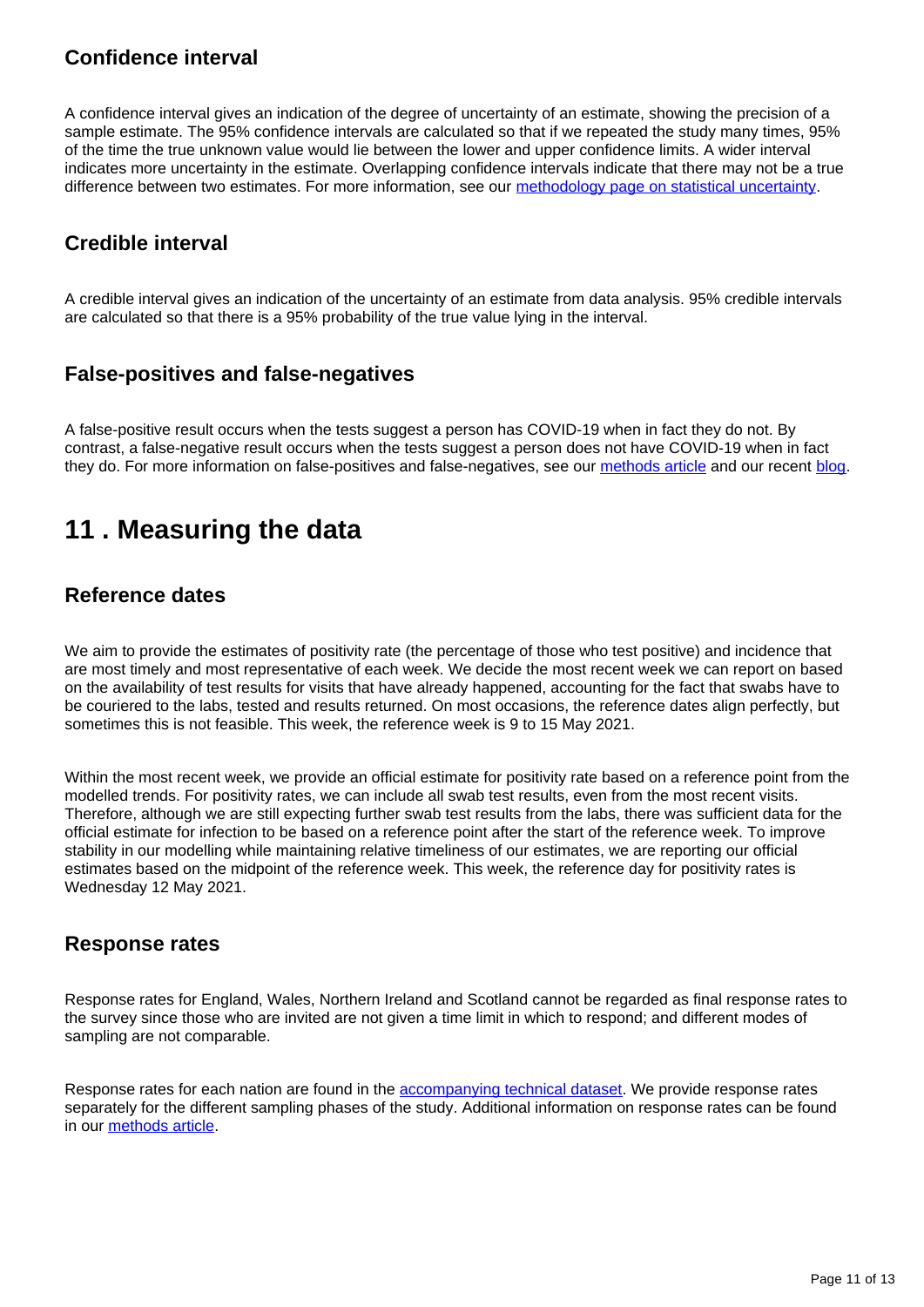## **Other Coronavirus Infection Survey (CIS) analysis and studies**

This study is one of a number of studies that look to provide information around the coronavirus pandemic within the UK. For information on other studies see Section 11: Measuring the data in our previous bulletin dated 30th [April 2021](https://www.ons.gov.uk/peoplepopulationandcommunity/healthandsocialcare/conditionsanddiseases/bulletins/coronaviruscovid19infectionsurveypilot/30april2021#measuring-the-data).

## <span id="page-11-0"></span>**12 . Strengths and limitations**

These statistics have been produced quickly in response to developing world events. The **Office for Statistics** [Regulation](https://osr.statisticsauthority.gov.uk/correspondence/ed-humpherson-to-iain-bell-ons-covid-19-infection-survey-statistics/), on behalf of the UK Statistics Authority, has [reviewed them](https://www.statisticsauthority.gov.uk/correspondence/review-of-coronavirus-covid-19-infection-survey/) against several important aspects of the [Code of Practice for Statistics](https://code.statisticsauthority.gov.uk/) and regards them as consistent with the Code's pillars of [trustworthiness,](https://code.statisticsauthority.gov.uk/the-code/trustworthiness/) [quality](https://code.statisticsauthority.gov.uk/the-code/quality/) and [value.](https://code.statisticsauthority.gov.uk/the-code/value/)

The estimates presented in this bulletin contain *[uncertainty](https://www.ons.gov.uk/methodology/methodologytopicsandstatisticalconcepts/uncertaintyandhowwemeasureit)*. There are many sources of uncertainty, including uncertainty in the test, in the estimates and in the quality of data collected in the questionnaire. Information on the main sources of uncertainty are presented in [our methodology article](https://www.ons.gov.uk/peoplepopulationandcommunity/healthandsocialcare/conditionsanddiseases/methodologies/covid19infectionsurveypilotmethodsandfurtherinformation#uncertainty-in-the-data) and our recent [blog](https://blog.ons.gov.uk/2021/04/09/accuracy-and-confidence-why-we-trust-the-data-from-the-covid-19-infection-survey/).